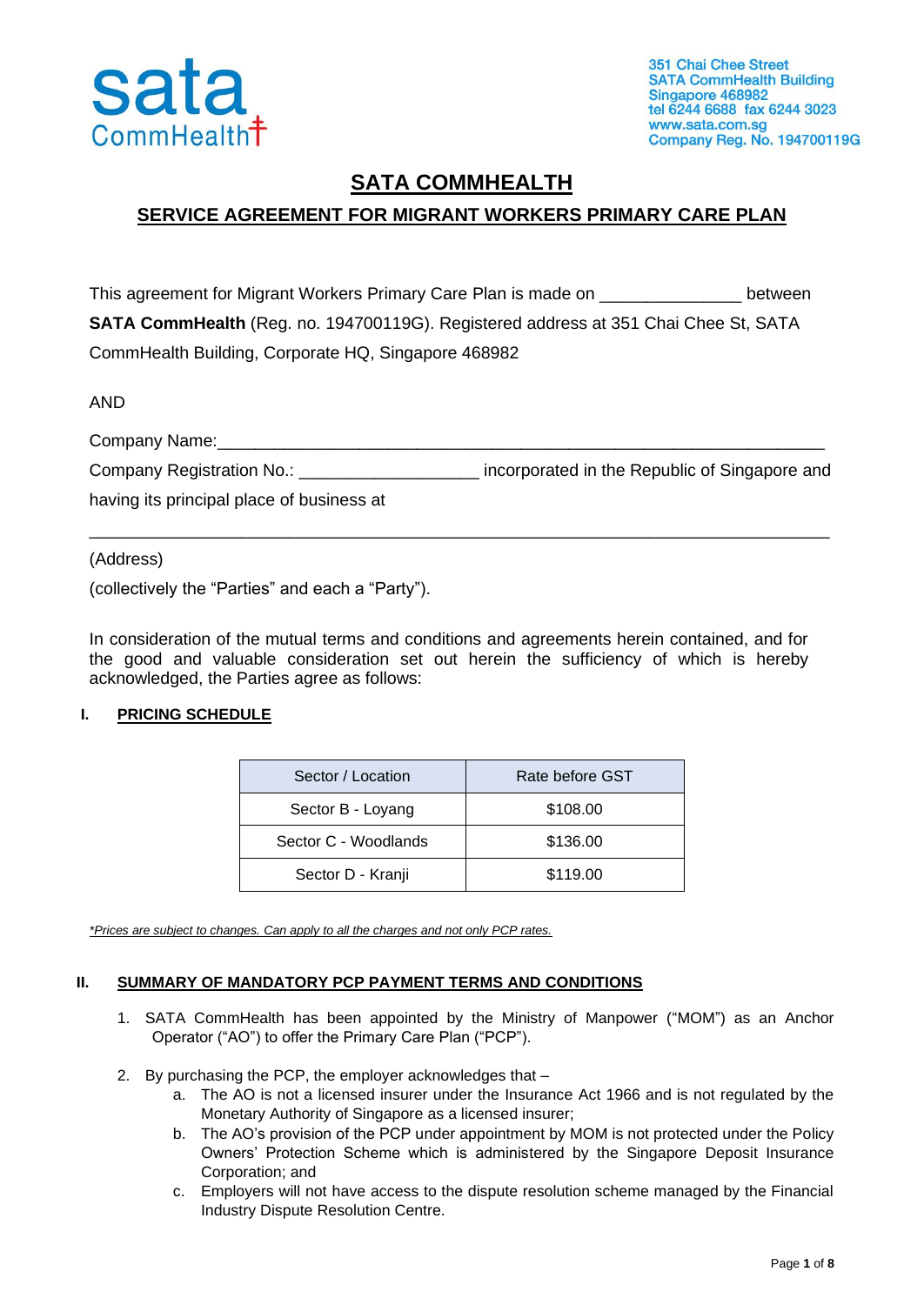

351 Chai Chee Street **SATA CommHealth Building** Singapore 468982 tel 6244 6688 fax 6244 3023 www.sata.com.sg **Company Reg. No. 194700119G** 

- 3. The PCP is only applicable for Work Permit and S Pass holders, excluding migrant domestic workers.
- 4. The PCP is mandatory for Work Permit and S Pass holders who are living in dormitories or working in the Construction, Marine Shipyard and Process sectors ("Mandated Group").
- 5. The PCP is valid for a duration of 12 months and upon expiry, shall be automatically renewed for the next 12 months, unless terminated by the employer.
- 6. The PCP shall cover the following scope of services in **Appendix 1**.
- 7. For all newly arrived workers requiring medical examination as part of work pass application, the medical examination fees shall be paid upfront, either to the AO or to MOM under the MOM Onboard Centre Price Package. The medical examination fees shall be deducted from the PCP price for the first year of contract.
- 8. The employer shall pay the AO the monthly PCP payment (inclusive of GST) on the first day of each calendar month by Interbank GIRO or such other mode or frequency of payment as the AO and the employer may mutually agree upon. A prorated rate of the monthly PCP payment may apply for the 1<sup>st</sup> and the 12<sup>th</sup> month of payment.
- 9. For the Mandated Group, the purchase and maintenance of the PCP is a Regulatory Condition of Work Permit and S Pass holders under the Employment of Foreign Manpower (Work Passes) Regulations 2012 ("EFMR"). Failure to purchase and maintain the PCP is a prescribed infringement, which attracts an administrative financial penalty under Section 25(2) of the Employment of Foreign Manpower Act ("EFMA"). Enforcement actions will also be taken to recover outstanding payments.
- 10. The AO shall be entitled to impose a late payment administrative fee of 5% on payments that remain outstanding after the payment due date, subject to a minimum of \$0.50 per worker per month.
- 11. For the Mandated Group, the employer is entitled to a grace period of 2 months to pay the outstanding payments, inclusive of late payment administrative fees, before the employer is reported to MOM for enforcement actions under the EFMR and EFMA. During this grace period, the PCP shall be maintained in full force at no additional charge to the employer for services utilised by the worker. After the grace period, the AO shall be entitled to bill the employer for any services utilised by the worker according to MOM's stipulated fees schedule in **Appendix 2.** The PCP shall be maintained in full force at all times, unless terminated by the employer.
- 12. For workers outside of the Mandated Group, the employer is entitled to a grace period of 30 days to pay the outstanding payments, inclusive of late payment administrative fees. During this grace period, the PCP shall be maintained in full force at no additional charge to the employer for services utilised by the worker. After the grace period, the PCP would be deemed as lapsed if payment is not received at the end of the grace period. The AO shall be entitled to bill the employer for any prior services utilised by the worker according to MOM's stipulated fees schedule in **Appendix 2**.
- 13. The employer shall be entitled to terminate the PCP with the AO with immediate effect by giving the AO written notice. The monthly PCP payment due on the month of termination must be paid and shall not be refunded to the employer. The worker shall be entitled to continue accessing any healthcare services covered under the PCP with the outgoing AO till the end of the calendar month.
- 14. The co-payment for medical treatment at the MOM Medical Centre and telemedicine under the AO's management is fixed at \$5 and \$2 per visit, respectively. The AO shall collect this co-payment from the worker.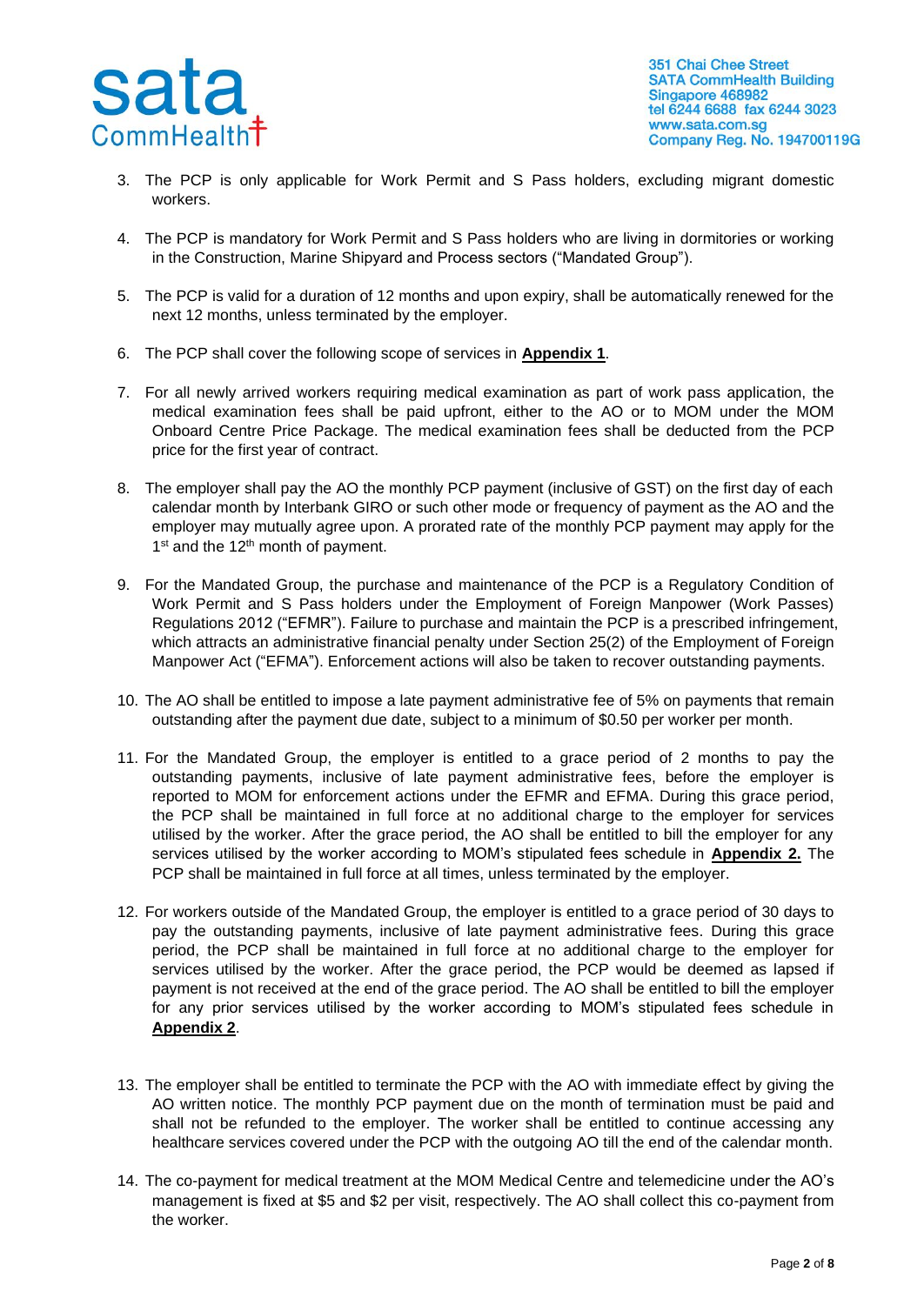

351 Chai Chee Street **SATA CommHealth Building** Singapore 468982 tel 6244 6688 fax 6244 3023 www.sata.com.sg **Company Reg. No. 194700119G** 

- 15. The worker may be made to bear medical costs for outpatient visits or additional services not covered under the PCP. In such instances, co-payment by the worker at the MOM Medical Centre is fixed at \$5 for medical treatment per outpatient visit or \$2 per telemedicine session, with the remaining amount to be billed to the employer<sup>1</sup>.
- 16. All prices are in Singapore Dollars and exclusive of GST. GST will be levied based on prevailing rates.
- 17. The migrant worker is required to bring along his or her Passport / FIN card when they visit our medical centres.
- 18. SATA CommHealth acknowledges and agrees that certain information provided by the Client Company and/or its employees constitutes "Personal Data" as defined under the Personal Data Protection Act 2012 (the "Personal Data"). In this regard, SATA CommHealth undertakes with and warrants to the Client Company the following:
	- a. SATA CommHealth shall comply with all applicable personal data protection laws including the Personal Data Protection Act 2012 as amended from time to time;
	- b. SATA CommHealth shall keep all such Personal Data confidential and shall implement and maintain sufficient measures to ensure it has in place an appropriate level of security to prevent unauthorised or accidental access, collection, use, disclosure and copying of Personal Data;
	- c. SATA CommHealth shall not process or use the Personal Data other than solely necessary for the provision of the services contemplated by this Agreement; and
	- d. SATA CommHealth shall notify the Client Company immediately upon becoming aware of any actual or suspect breach of Personal Data, and shall provide sufficient information to allow the Client Company to take remedial steps in relation to the breach.
- 19. **Limitation of Liability**: To the extent permitted by applicable law and unless otherwise provided for in this Agreement, each party's liability to the other party shall be limited to direct losses resulting from material breach of contract, wilful misconduct or gross negligence of the relevant party. Each party's liability resulting from a material breach of contract shall be capped to the value of this Agreement in respect of each incident or series of related incidents. Each party excludes all liability in respect of any indirect or consequential loss (including any loss of profits, business, goodwill or any economic loss) arising from or in connection with the execution of this Agreement, whether such liability arises in contract, tort, breach of statutory duty or otherwise.
- 20. **Force Majeure**: If performance of the Agreement or any obligations under the Agreement is prevented, restricted, or interfered with by causes beyond either party's reasonable control (**"Force Majeure"**), and if the party unable to carry out its obligations gives the other party prompt written notice of such event, then the obligations of the party invoking this provision shall be suspended to the extent necessary by such event. The term Force Majeure shall include, without limitation, acts of God, plague, epidemic, pandemic, endemic, outbreaks of infectious disease or any other public health crisis, including quarantine or other workers restrictions, fire, explosion, vandalism, storm or other similar occurrence, orders or acts of military or civil authority, or by national emergencies, insurrections, riots, or wars, or strikes, lock-outs, or work stoppages. The excused party shall use reasonable efforts under the circumstances to avoid or remove such causes of non-performance and shall proceed to perform with reasonable dispatch whenever such causes are removed or ceased. An act or omission shall be deemed within the reasonable control of a party if committed, omitted, or caused by such party, or its employees, officer, agents or affiliates. Neither party shall be liable to the other for any loss and damage resulting from such failure to perform due to a Force Majeure event.

<sup>1</sup> The full amount to be co-paid can be mutually agreed via the employment contract or collective agreement between the employer and the employee and is capped by law at 1% of the employees' fixed monthly salary for each outpatient visit, or \$5, whichever is higher.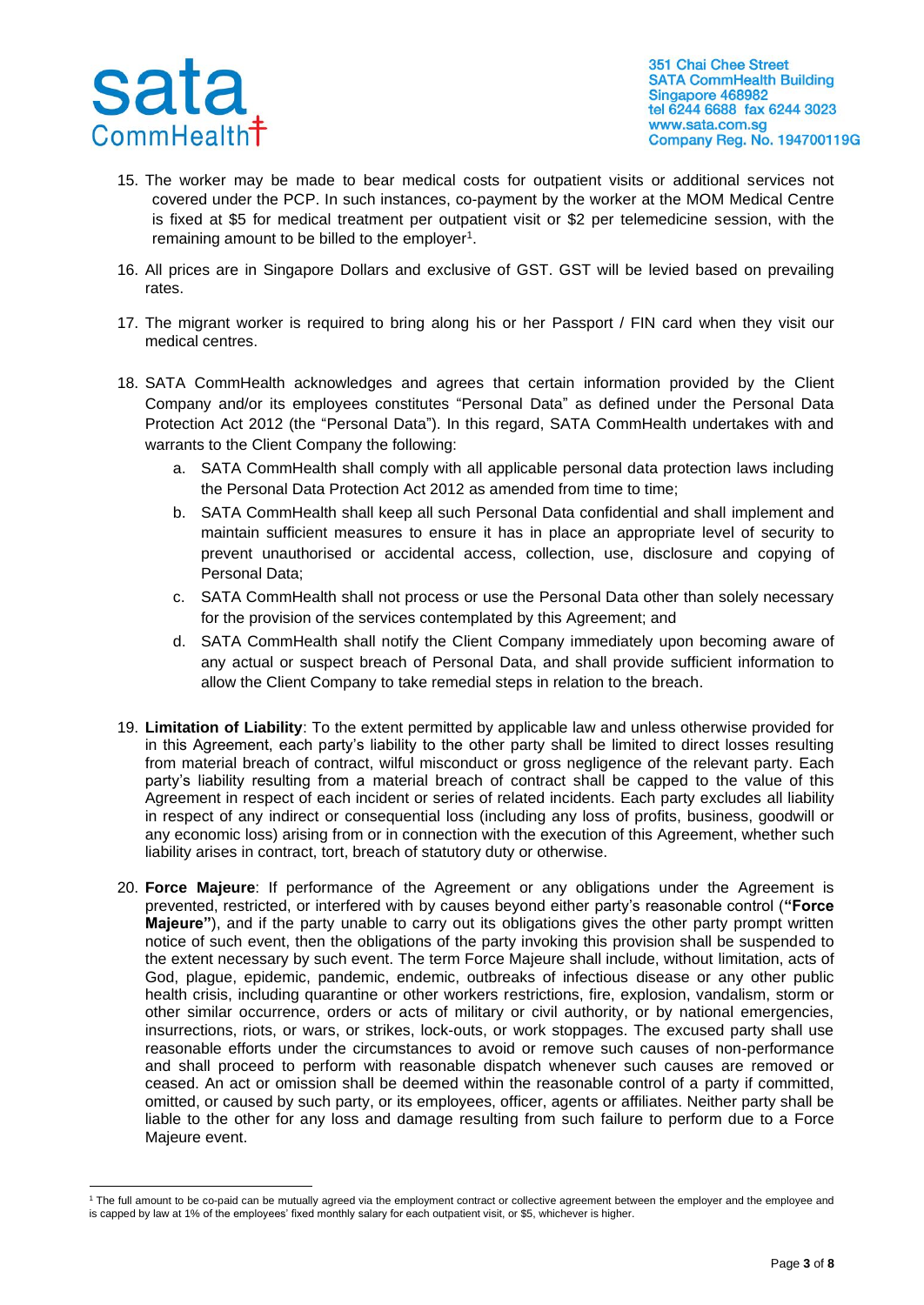

351 Chai Chee Street **SATA CommHealth Building** Singapore 468982 tel 6244 6688 fax 6244 3023 www.sata.com.sg **Company Reg. No. 194700119G** 

- 21. **Assignment and Transfer**: Either party may not assign, transfer, encumber or otherwise dispose of any of its rights, benefits or obligations in this Agreement without the prior written approval of the other party.
- 22. **Illegality and Severability**: If a court of competent jurisdiction holds any provision of this Agreement to be invalid, illegal or unenforceable (whether in whole or in part), such provision shall be deemed modified or not to form part of this Agreement to the extent, but only to the extent, of such invalidity, illegality or unenforceability and the remaining provisions of this Agreement shall remain valid and not be affected thereby.
- 23. **Variation**: No variation of this Agreement shall be effective unless made in writing and signed by or on behalf of all of the parties.
- 24. **Partnership**: The parties shall not by virtue of this Agreement be deemed to be partners or agents of any other party nor shall anything contained herein be construed as creating a partnership, agency, joint association or trust, it being agreed that each party will be responsible only for its obligations under this Agreement and no party shall be authorised to represent or bind any other party to any other person.

#### **25. Waiver**

- a. Any liability of a party to another party under this Agreement may in whole or in part be released, compounded or compromised, or indulgence given, by such other party in its absolute discretion without in any way prejudicing or affecting its other rights and remedies available to it under this Agreement against such party.
- b. No failure on the part of any party to exercise, and no delay on its part in exercising, any right or remedy under this Agreement will operate as a waiver. The rights and remedies provided in this Agreement are cumulative.
- c. Any provision or breach of any provision of this Agreement may be waived only if the relevant party so agrees in writing. Any waiver or consent given by the relevant party under any provision of this Agreement must also be in writing. Any such waiver or consent may be given subject to any conditions thought fit by that party and shall be effective only in the instance and for the purpose for which it is given (without in any way prejudicing or affecting its other rights and remedies against the other party or other breaches).
- 26. **Counterparts**: This Agreement may be executed in any number of counterparts, all of which taken together shall constitute one and the same instrument. Any party may enter into this Agreement by executing any such counterpart.
- 27. **Third Party Rights**: A person who or which is not a party to this Agreement shall not have any right under the Contracts (Rights of Third Parties) Act (Chapter 53B) to enjoy the benefit of or enforce any provision of this Agreement.
- 28. **Entire Agreement**: This Agreement embodies all the terms and conditions agreed upon between the parties as to the subject matter of this Agreement (and supersedes and cancels in all respects all previous representations, warranties, agreements and undertakings (if any) whether such be written or oral made between the parties with respect to the subject matter hereof) save and except those mutually agreed in writing between the parties after the date of this Agreement.
- 29. **Governing Law**: This Agreement shall be governed by, and construed in accordance with, the laws of Singapore.
- 30. **Dispute Resolution**: Save as otherwise expressly provided in this Agreement, the parties agree that any dispute arising out of or in connection with or in relation to this Agreement, including any question regarding the existence, validity or termination of this Agreement, shall at first instance be submitted to the Singapore Mediation Centre for mediation, and in that regard, the parties agree:
	- a. to abide by the Singapore Mediation Centre's Mediation Procedure and the annexures thereto, and that the mediation and, among other things, the terms and process of mediation, including all chargeable fees, will be governed by the said Mediation Procedure and the annexures thereto; and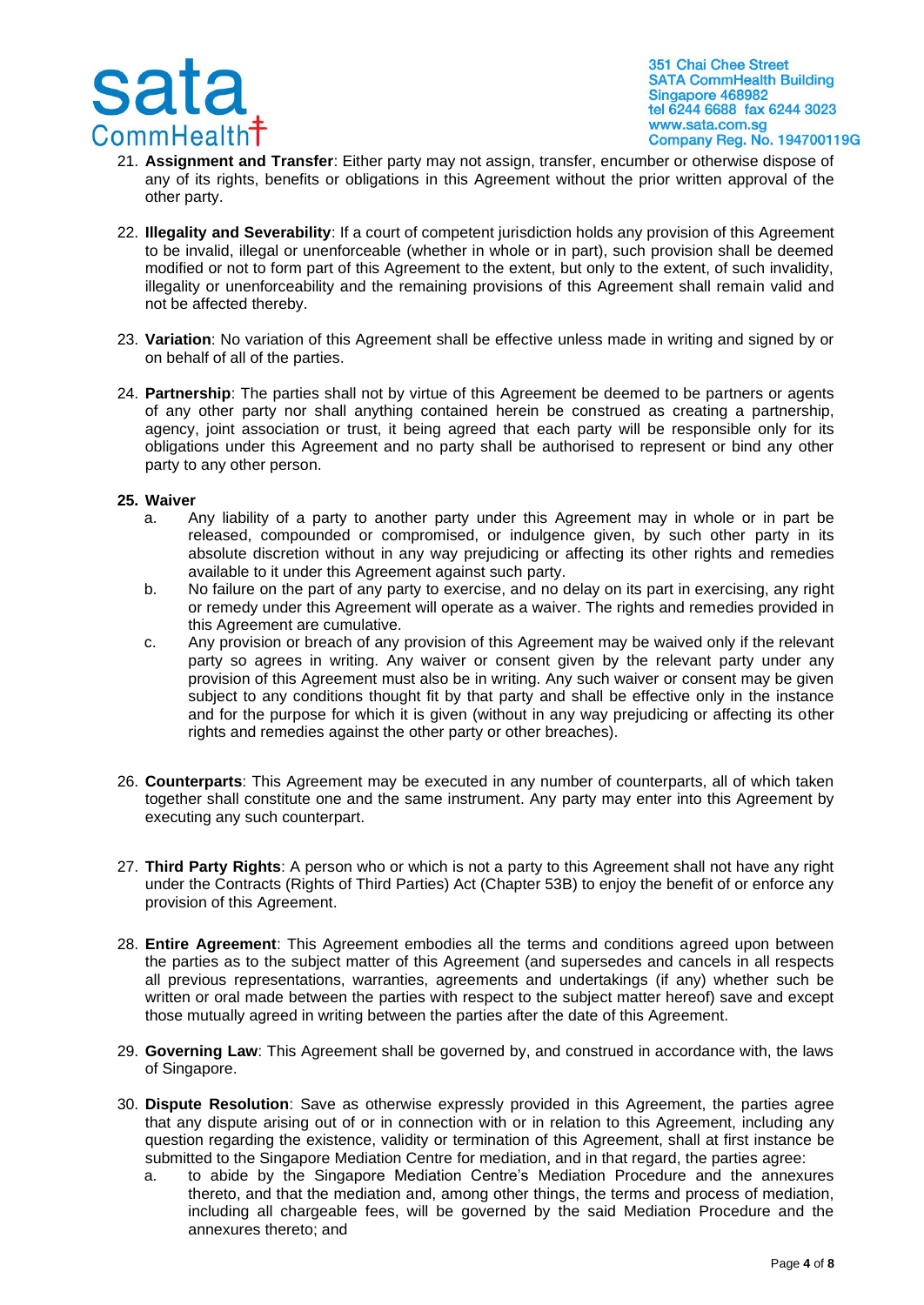

b. to abide by any settlement and to effect the terms thereof reached through such mediation.

In the event that the dispute cannot be resolved or settled through mediation as set out above, such dispute shall be referred to and finally resolved by arbitration in Singapore in accordance with the LawSoc Arbitration Rules applicable at the commencement of the arbitration.

31. An authorized signature and company stamp is required for the formal acceptance of this Agreement.

#### **III. SCOPE OF SERVICES**

#### **Appendix 1 - Scope of Services under PCP**

| <b>Services</b>                                                    | <b>Components</b>                                                                                                                                                                |
|--------------------------------------------------------------------|----------------------------------------------------------------------------------------------------------------------------------------------------------------------------------|
| One medical examination<br>for work pass application<br>or renewal | Medical consultation, physical and clinical examination, including chest x-<br>$\bullet$<br>ray, blood tests and investigations (where applicable)                               |
| Medical consultations and<br>treatment                             | No cap to the number of acute/chronic consultations at the MOM Medical<br>$\bullet$<br>Centre, telemedicine or via Mobile Clinical Teams (including public health<br>activation) |
|                                                                    | Standard medications and treatments<br>$\bullet$                                                                                                                                 |
|                                                                    | Basic laboratory tests<br>$\bullet$                                                                                                                                              |
|                                                                    | X-ray<br>$\bullet$                                                                                                                                                               |
|                                                                    | Simple procedures, including basic removal of foreign body, wound<br>$\bullet$<br>dressing, toilet and suturing, removal of sutures and therapeutic injections                   |
|                                                                    | Mental health counselling, as required<br>$\bullet$                                                                                                                              |
| Scheduled transportation<br>to and from dormitories                | As required, to and from dormitories and MOM Medical Centre within the<br>$\bullet$<br>sector, excluding routine specialist appointments                                         |
|                                                                    | Ambulance and special transport services to other medical facilities<br>$\bullet$                                                                                                |
| Medication delivery                                                | For tele-consultations between 8.00am and 5.59pm, same day medication<br>$\bullet$<br>delivery                                                                                   |
|                                                                    | For tele-consultations between 6.00pm and 7.59am, medication delivery<br>$\bullet$<br>by 12.00pm on the following day                                                            |
| One annual basic health<br>screening                               | Physical examination and mental health assessment<br>٠                                                                                                                           |
|                                                                    | Blood pressure, body mass index, height, weight<br>$\bullet$                                                                                                                     |
|                                                                    | Chronic illness such as diabetes and high blood cholesterol (as<br>$\bullet$<br>recommended by doctor)                                                                           |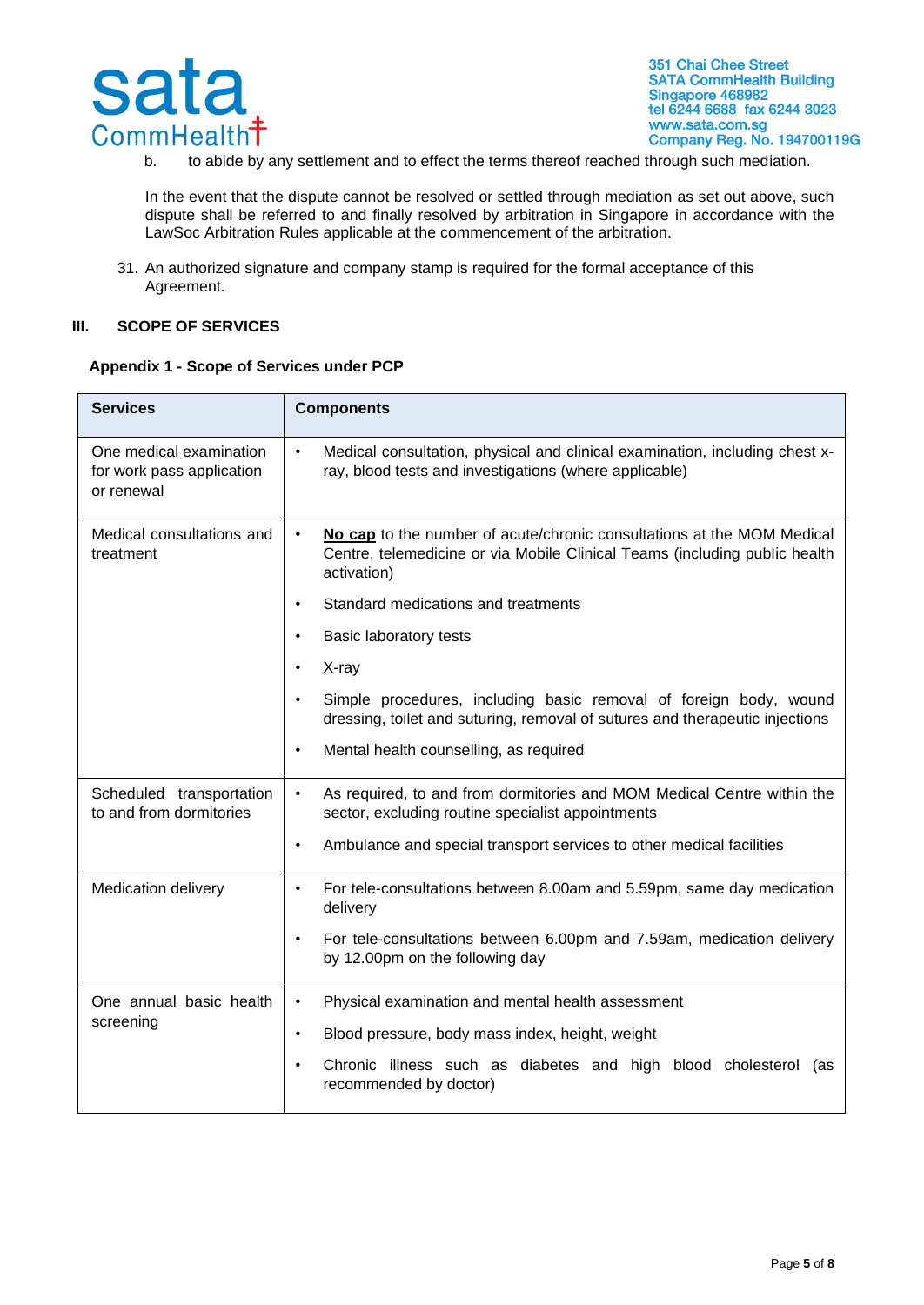

351 Chai Chee Street Salt Change Street<br>SATA CommHealth Building<br>Singapore 468982<br>tel 6244 6688 fax 6244 3023<br>www.sata.com.sg<br>Company Reg. No. 194700119G

#### **Appendix 2 - MOM Fees Schedule**

| <b>Per consultation</b>                                                                                                                                      | Acute        | <b>Simple Chronic</b> | <b>Complex Chronic</b> |  |
|--------------------------------------------------------------------------------------------------------------------------------------------------------------|--------------|-----------------------|------------------------|--|
| <b>Consultation (including weekends and</b><br>public holidays)                                                                                              |              | $S$9 - S$20$          |                        |  |
| Standard<br>medications<br>treatment<br>$\overline{ }$<br>(including simple procedures, point-<br>of-care testing and routine panel for<br>chronic diseases) | S\$8 - S\$18 | S\$33 - S\$40         | S\$43 - S\$55          |  |
| <b>Others</b>                                                                                                                                                |              |                       |                        |  |
| investigations<br>tests /<br>other<br>All<br>procedures                                                                                                      | As charged   |                       |                        |  |
| <b>Pre-employment medical examination</b>                                                                                                                    |              | S\$45 - S\$66         |                        |  |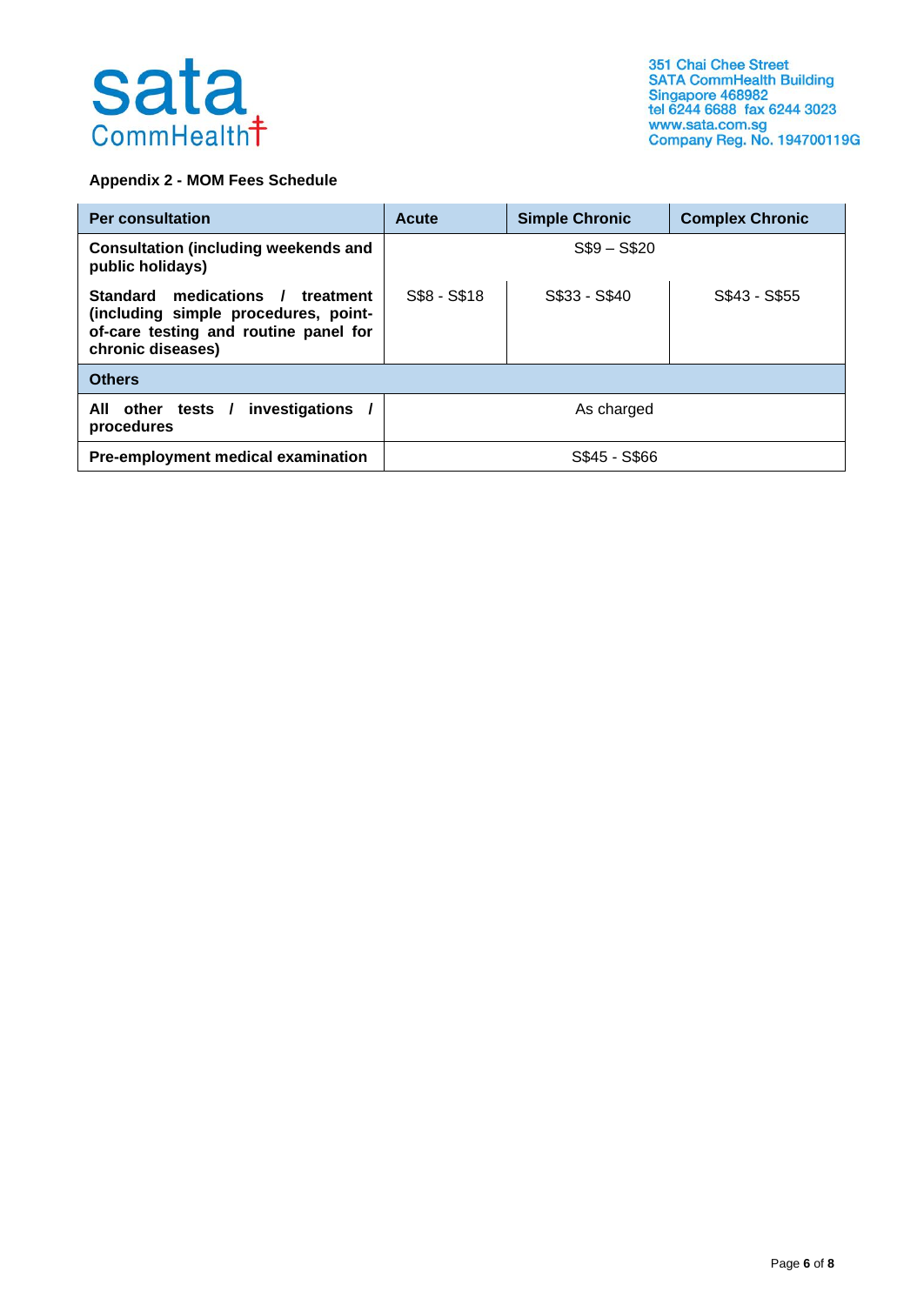

351 Chai Chee Street **SATA CommHealth Building** Singapore 468982<br>tel 6244 6688 fax 6244 3023 www.sata.com.sg<br>Company Reg. No. 194700119G

#### IV. **ACKNOWLEDGEMENT**

Kindly acknowledge your acceptance of our offer and agreement to the terms & conditions stated and return a copy of the signed agreement by email to mwcare@sata.com.sg

We look forward to your support and serving your organization. Thank you for partnering with us to provide affordable healthcare to the community at large.

| <b>SATA COMMHEALTH</b>                                                                                | Company Name:                                                                     |
|-------------------------------------------------------------------------------------------------------|-----------------------------------------------------------------------------------|
| MARIX                                                                                                 | Confirmed and accepted by:<br>(Signature & Company stamp)<br>Authorised Signatory |
| Chia Boon Khiang<br>Head of Strategic Partnerships & Branding<br>(Director)<br><b>SATA CommHealth</b> | Name:<br>Designation:<br>Date:                                                    |